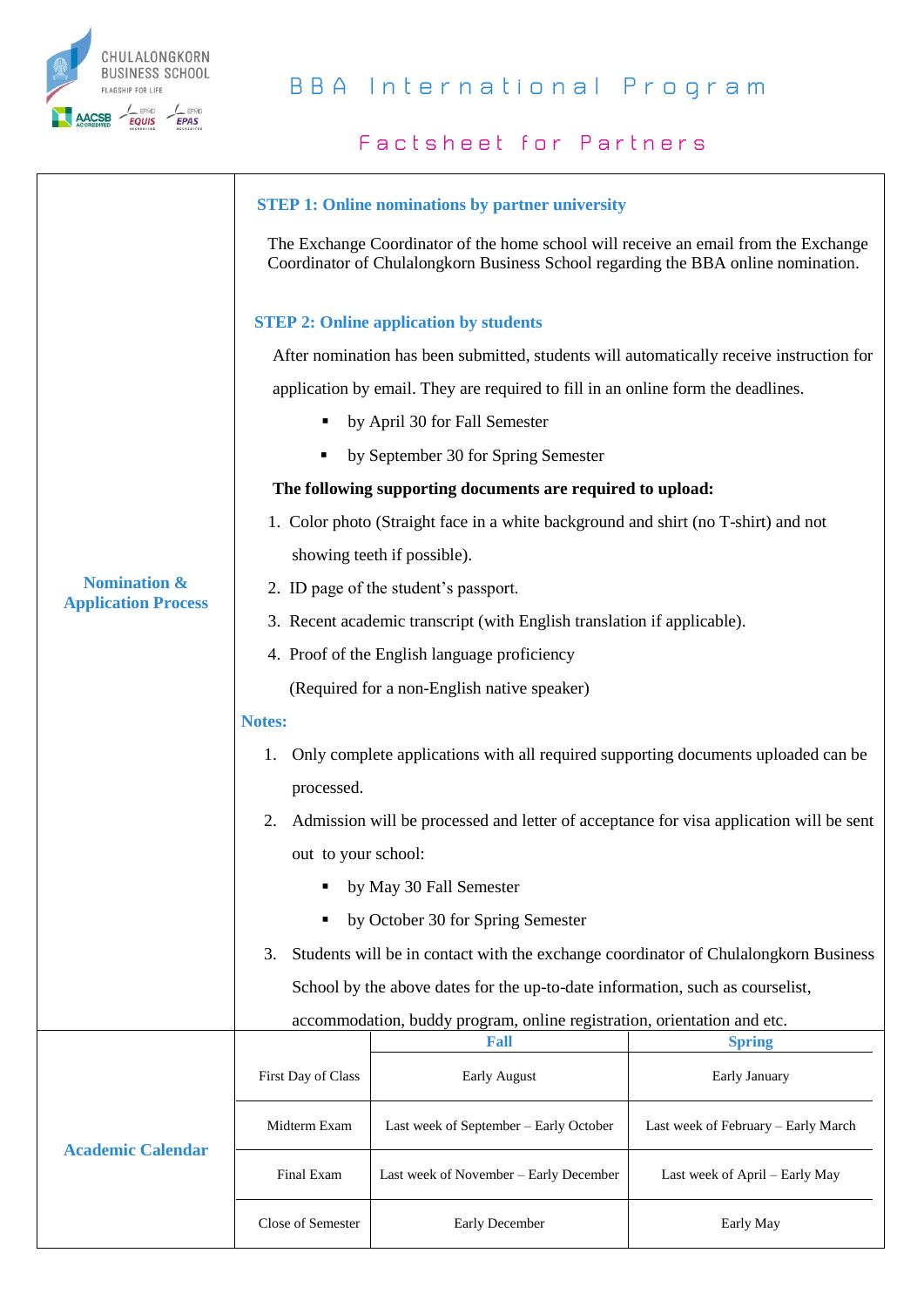|                              | Please contact Thirawut@cbs.chula.ac.th for the up-to-date course offering each semester. |                                                                                                                                                                                                                                                                                                                                                                                                                                                                                             |                                                                                                                                                                                                                                                                                                                                                                                                                                                                                          |  |
|------------------------------|-------------------------------------------------------------------------------------------|---------------------------------------------------------------------------------------------------------------------------------------------------------------------------------------------------------------------------------------------------------------------------------------------------------------------------------------------------------------------------------------------------------------------------------------------------------------------------------------------|------------------------------------------------------------------------------------------------------------------------------------------------------------------------------------------------------------------------------------------------------------------------------------------------------------------------------------------------------------------------------------------------------------------------------------------------------------------------------------------|--|
|                              | Department/<br><b>Faculty</b>                                                             | <b>Fall Semester</b>                                                                                                                                                                                                                                                                                                                                                                                                                                                                        | <b>Spring Semester</b>                                                                                                                                                                                                                                                                                                                                                                                                                                                                   |  |
|                              | <b>Accounting</b>                                                                         | 2601121 Principles of Accounting<br>2601123 Intermediate Accounting I<br>2601224 Managerial Accounting<br>2601226 Accounting Info System<br>2601227 Taxation<br>2601322 Auditing<br>2601323 Advanced Accounting I<br>2601325 Prin Tech Internal Auditing<br>2601423 Advanced Accounting II<br>2601424 International Accounting<br>2601429 Fin Reporting & Analysis                                                                                                                          | 2601121 Principles of Accounting<br>2601123 Intermediate Accounting I<br>2601223 Intermediate Accounting II<br>2601224 Managerial Accounting<br>2601225 Cost Accounting<br>2601322 Auditing<br>2601323 Advanced Accounting I<br>2601326 Ana Design Acctg Data Base<br>2601426 EDP/IS Audit<br>2601428 Advanced Auditing                                                                                                                                                                  |  |
|                              | <b>Commerce</b>                                                                           | 2602171 Business Concepts and Ethics<br>2602241 Intro Info Tech Info System<br>2602313 Management/Organization<br>2602327 Quantitative Bus Analysis<br>2602330 Human Resource Management<br>2602344 Production/Operations<br>Management<br>2602358 Managerial Skills Dev Through Role<br>Playing<br>2602371 Principles of Intl Bus Management<br>2602415 Principles of Management<br>Consulting<br>2602396 CEO Business Experience<br>2602416 Business Strategy<br>2602417 Entrepreneurship | 2602171 Business Concepts and Ethics<br>2602241 Intro to InfoTech & Info System<br>2602313 Management/Organization<br>2602327 Quantitative Business Analysis<br>2602336 Quality Product Management<br>2602344 Production/Operations Management<br>2602371 Principles of Intl Bus Management<br>2602376 Logistic Supply Chain Management<br>2602399 Managing Org Change Innovations<br>2602416 Business Strategy<br>2602417 Entrepreneurship<br>2602475 Cur Issues in Intl Bus Management |  |
|                              | <b>Statistics</b>                                                                         | 2603210 Intro to Statistics                                                                                                                                                                                                                                                                                                                                                                                                                                                                 | 2603330 Business Statistics<br>2603347 Fundamental Risk Management                                                                                                                                                                                                                                                                                                                                                                                                                       |  |
| <b>Tentative Course List</b> | <b>Banking &amp;</b><br><b>Finance</b>                                                    | 2604234 Financial Mkt Institutions<br>2604260 Financial Intermediaries<br>2604271 Business Economics<br>2604314 Bank Management<br>2604334 Principles of Equity Analysis<br>2604361 Business Finance<br>2604420 Current Issues in Finance<br>2604463 Analysis of Fin Reports<br>2604472 International Economics<br>2604477 International Financial Management<br>2604492 Comp App Fin Management<br>2604496 Investment Banking                                                              | 2604271 Business Economics<br>2604313 Financial Econometrics<br>2604468 Feasibility Study & Project Eva<br>2604332 Principles of Investment<br>2604361 Business Finance<br>2604362 Personal Finance<br>2604467 Advanced Business Finance<br>2604471 International Trade<br>2604477 International Financial Management<br>2604481 Financial Derivatives<br>2604482 Fixed Income Security Analysis<br>2604493 Advanced Topics in Finance<br>(2 credits)                                    |  |
|                              | <b>Marketing</b>                                                                          | 2605311 Principles of Marketing<br>2605314 Consumer Behavior<br>2605320 Current Issues in Marketing<br>2605419 Global Marketing<br>2605429 Brand Building Service<br>Marketing<br>2605431 Marketing Planning Control                                                                                                                                                                                                                                                                        | 2605311 Principles of Marketing<br>2605320 Current Issues in Marketing<br>2605328 Brand Building & Development<br>2605419 Global Marketing<br>2605425 Marketing Strategy<br>2605452 Pricing<br>2605327 Digital Marketing<br>2605481 Marketing Research<br>2605491 Seminar in Marketing                                                                                                                                                                                                   |  |
|                              | <b>Sciences</b>                                                                           | 2301115 Calculus for Business I<br>2301116 Calculus for Business II<br>2303165 Man and Environment                                                                                                                                                                                                                                                                                                                                                                                          | 2301116 Calculus for Business II                                                                                                                                                                                                                                                                                                                                                                                                                                                         |  |
|                              | <b>Economics</b>                                                                          | 2900111 Economics I                                                                                                                                                                                                                                                                                                                                                                                                                                                                         | 2900111 Economics I                                                                                                                                                                                                                                                                                                                                                                                                                                                                      |  |
|                              | Law                                                                                       | 3401260 Taxation Law (2 credits)<br>3405251 International Business Law<br>(2 credits)                                                                                                                                                                                                                                                                                                                                                                                                       | 3401250 Business Law (2 credits)<br>3401260 Taxation Law (2 credits)<br>3405251 International Business Law<br>(2 credits)                                                                                                                                                                                                                                                                                                                                                                |  |
|                              | Arts                                                                                      | 2207103 Philosophy and Logic<br>2222601 Mandarin I<br>2222003 Business Chinese<br>2223003 Japanese III<br>2231013 Fundamental French III                                                                                                                                                                                                                                                                                                                                                    |                                                                                                                                                                                                                                                                                                                                                                                                                                                                                          |  |
|                              | Language<br><b>Institute</b>                                                              | 5506112 Essential English for Business II<br>5506225 Business Report Writing (2 credits)<br>2200152 Communicative Thai for Foreigners                                                                                                                                                                                                                                                                                                                                                       | 2200152 Communicative Thai for Foreigners                                                                                                                                                                                                                                                                                                                                                                                                                                                |  |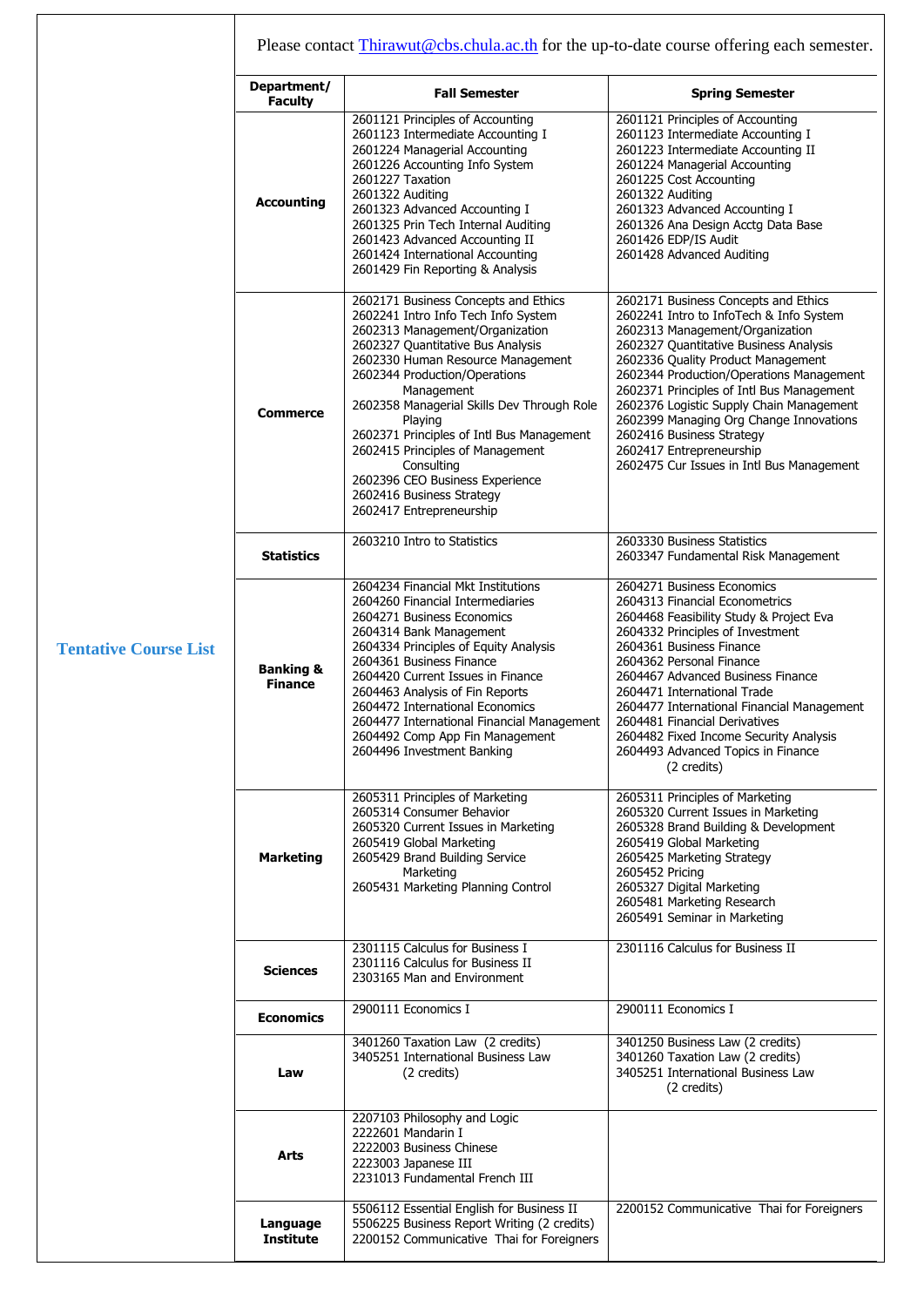| <b>Choosing Courses</b>                                                     | Students can take any courses as long as they have enough basic background and no<br>schedule conflict. 7 courses are the maximum per semester.<br>Since class schedule is not ready to announce until 1 month prior to the start of the<br>semester, students are suggested to choose 7 courses or more as back up to avoid any<br>schedule conflict in the future. They can drop the courses later.<br><b>Note:</b> Students are allowed to take one course outside Business School according to the<br>regulations. |                                                                                                     |                                                                                                            |                                                                                                                                 |
|-----------------------------------------------------------------------------|------------------------------------------------------------------------------------------------------------------------------------------------------------------------------------------------------------------------------------------------------------------------------------------------------------------------------------------------------------------------------------------------------------------------------------------------------------------------------------------------------------------------|-----------------------------------------------------------------------------------------------------|------------------------------------------------------------------------------------------------------------|---------------------------------------------------------------------------------------------------------------------------------|
| <b>Registration Process</b>                                                 | Online registration data: login, password and up-to-date courselist and class schedule will<br>be sent directly to student's email.                                                                                                                                                                                                                                                                                                                                                                                    |                                                                                                     |                                                                                                            |                                                                                                                                 |
| <b>Area of Study Not</b><br><b>Available to Exchange</b><br><b>Students</b> | Multi-Disciplinary Rural Study                                                                                                                                                                                                                                                                                                                                                                                                                                                                                         |                                                                                                     |                                                                                                            |                                                                                                                                 |
| <b>Number of Credits Per</b><br><b>Course</b>                               | Most of the BBA courses are typically awarded 3 credits (the US system) except some<br>courses such as Law are 2 credits.                                                                                                                                                                                                                                                                                                                                                                                              |                                                                                                     |                                                                                                            |                                                                                                                                 |
| <b>Course Syllabus</b>                                                      | https://bba.acc.chula.ac.th/index.php/2014-06-27-06-11-06/exchange-incoming<br>Or contact Thirawut@cbs.chula.ac.th for the up-to-date information.                                                                                                                                                                                                                                                                                                                                                                     |                                                                                                     |                                                                                                            |                                                                                                                                 |
| <b>Language of Instruction</b>                                              | English                                                                                                                                                                                                                                                                                                                                                                                                                                                                                                                |                                                                                                     |                                                                                                            |                                                                                                                                 |
| <b>English Proficiency</b><br><b>Requirements</b>                           | A non-English native speaker should provide one of the following tests:<br>• TOEFL not less than 79 Internet based<br>ELTS not less than 6.0<br>• Or some other forms of language assessment may be acceptable.                                                                                                                                                                                                                                                                                                        |                                                                                                     |                                                                                                            |                                                                                                                                 |
| <b>Accommodation</b>                                                        | Please contact Thirawut@cbs.chula.ac.th for the up-to-date information.                                                                                                                                                                                                                                                                                                                                                                                                                                                |                                                                                                     |                                                                                                            |                                                                                                                                 |
| <b>Grading System</b>                                                       | <b>Letter Grade</b><br>A<br>$B+$<br>$\overline{B}$<br>$C+$<br>$\overline{C}$<br>$D+$<br>$\mathbf D$<br>$\overline{F}$                                                                                                                                                                                                                                                                                                                                                                                                  | <b>Meaning</b><br>Excellent<br>Very good<br>Good<br>Fairy good<br>Fair<br>Poor<br>Very poor<br>Fail | <b>Equivalent Grade</b><br><b>Point</b><br>4.0<br>3.5<br>3.0<br>2.5<br>2.0<br>1.5<br>1.0<br>$\overline{0}$ | <b>Approx. Percent</b><br>$100 - 90\%$<br>89 - 86%<br>85 - 80%<br>79 - 76%<br>75 - 70%<br>$69 - 66%$<br>$65 - 60\%$<br>$< 60\%$ |
| <b>Health Insurance</b>                                                     | Students are strongly suggested to obtain appropriate insurance coverage while living in<br>Thailand.                                                                                                                                                                                                                                                                                                                                                                                                                  |                                                                                                     |                                                                                                            |                                                                                                                                 |
| <b>Scholarship &amp;</b><br><b>Financial Aid</b>                            | We do not have a scholarship. Students who are interested in participating in the exchange<br>program should comprehensively plan their own financial support before arrival.                                                                                                                                                                                                                                                                                                                                          |                                                                                                     |                                                                                                            |                                                                                                                                 |
| <b>Textbooks &amp; Reading</b><br><b>Materials</b>                          | Handouts and class materials will be posted on Blackboard and delivered to the<br>$\overline{\phantom{a}}$<br>classroom.<br>Textbooks, E-textbooks and reading package are available to buy at the BBA Office.                                                                                                                                                                                                                                                                                                         |                                                                                                     |                                                                                                            |                                                                                                                                 |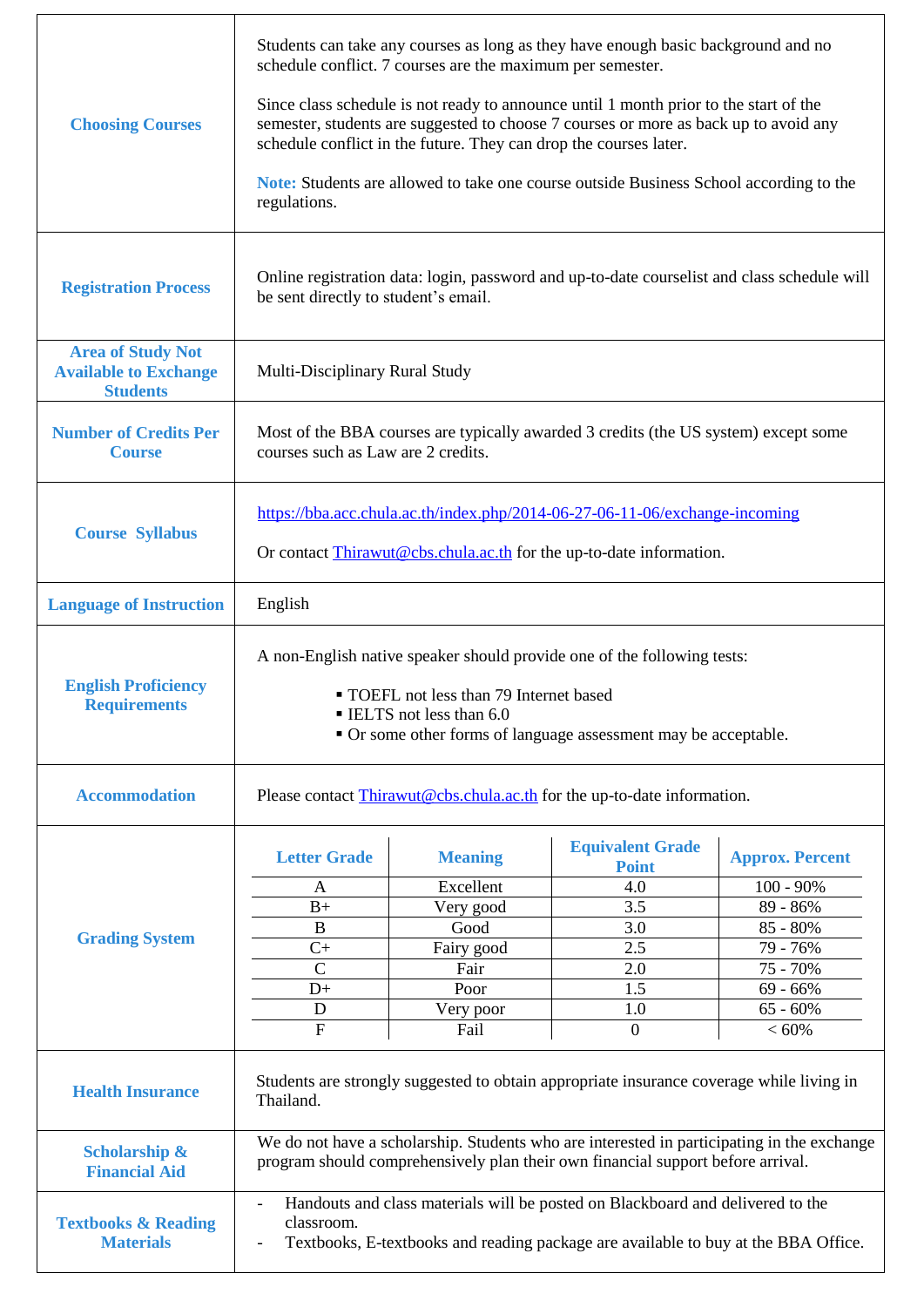| <b>Buddy Program</b>                                           | Available                                                                                                                                                                                                                                                                                                                                                                                                                                                                                                                                                                                                                                                                                                                                                                  |                                         |                                                                                                                                                            |                                       |
|----------------------------------------------------------------|----------------------------------------------------------------------------------------------------------------------------------------------------------------------------------------------------------------------------------------------------------------------------------------------------------------------------------------------------------------------------------------------------------------------------------------------------------------------------------------------------------------------------------------------------------------------------------------------------------------------------------------------------------------------------------------------------------------------------------------------------------------------------|-----------------------------------------|------------------------------------------------------------------------------------------------------------------------------------------------------------|---------------------------------------|
| <b>Number of Teaching</b><br><b>Hours</b><br><b>Per Course</b> | <b>Number of Credits</b>                                                                                                                                                                                                                                                                                                                                                                                                                                                                                                                                                                                                                                                                                                                                                   | <b>Number of Lectures</b><br>(sessions) | <b>Number of Exams</b><br>(sessions)                                                                                                                       | <b>Total Teaching</b><br><b>Hours</b> |
|                                                                | 2 credits:<br>2 hours per week                                                                                                                                                                                                                                                                                                                                                                                                                                                                                                                                                                                                                                                                                                                                             | 15                                      | 2                                                                                                                                                          | 34                                    |
|                                                                | 3 credits:<br>3 hours per week                                                                                                                                                                                                                                                                                                                                                                                                                                                                                                                                                                                                                                                                                                                                             | 15                                      | 2                                                                                                                                                          | 51                                    |
|                                                                | 137 credits in total to get a Bachelor Degree<br>See BBA curriculum from the following link:<br>https://bba.acc.chula.ac.th/index.php/2014-06-27-06-07-11/class-schedule<br>Here below is more explanation on <b>Hour Code</b> for each course which does not show in the above                                                                                                                                                                                                                                                                                                                                                                                                                                                                                            |                                         |                                                                                                                                                            |                                       |
| <b>Total Number of Credits</b>                                 | link, for example:                                                                                                                                                                                                                                                                                                                                                                                                                                                                                                                                                                                                                                                                                                                                                         |                                         |                                                                                                                                                            |                                       |
| for the Whole BBA<br><b>Program</b>                            | <b>Course Name</b><br>5506101 Essential English for<br><b>Business I</b>                                                                                                                                                                                                                                                                                                                                                                                                                                                                                                                                                                                                                                                                                                   | <b>Hour Code</b><br>$3(2-2-5)$          | <b>Meaning</b><br>3 credits (2 lecture hours/week $-2$ practice<br>hours/week $-5$ self-study hours/week)                                                  |                                       |
|                                                                | 2602344 Production/Operation<br>Management                                                                                                                                                                                                                                                                                                                                                                                                                                                                                                                                                                                                                                                                                                                                 | $3(3-0-6)$                              | 3 credits (3 lecture hours/week $-0$ practice<br>hours/week - 6 self-study hours/week)                                                                     |                                       |
|                                                                | If you want to obtain more information about Hour Code for other courses, feel free to contact me at<br>Thirawut@cbs.chula.ac.th.                                                                                                                                                                                                                                                                                                                                                                                                                                                                                                                                                                                                                                          |                                         |                                                                                                                                                            |                                       |
| Letter of Acceptance &<br><b>Visa Requirements</b>             | Letter of acceptance for visa application will be sent to the Exchange Coordinator.<br>It should reach there:<br>within May 31 for the Fall Semester<br>within October 31 for the Spring Semester<br>$\blacksquare$<br>Students are required to apply for a non-immigrant "ED" type visa at the Thai Embassy or<br>Consulate. A multiple re-entry visa is recommended to get before arrival for those who<br>plan to leave the country during the exchange semester.<br>Notes: All students will be allowed to stay 90 days for the first entry with student visa.<br>They are required to get their visa extended before the expiry date so that they can stay<br>until the end of the semester. Students can request for a visa extension letter from the BBA<br>Office. |                                         |                                                                                                                                                            |                                       |
| <b>Activities</b>                                              | Orientation session will be normally arranged within the first week of the semester.<br>Welcome dinner will be arranged by the end of the first month.<br>• Cultural trip<br>Thai culture class<br>Volunteer trip<br>٠<br>Farewell dinner                                                                                                                                                                                                                                                                                                                                                                                                                                                                                                                                  |                                         |                                                                                                                                                            |                                       |
| <b>Approximate Cost</b><br><b>Breakdown</b>                    | Accommodation $($ + water $&$ electricity fees $)$<br>Meal<br>Transportation<br>Textbooks<br>Miscellaneous (Traveling, shopping)<br>٠<br><b>Remark:</b> Exchange rate USD $1 = THB$ 34                                                                                                                                                                                                                                                                                                                                                                                                                                                                                                                                                                                     | Total USD 5,325 for 4.5 months          | <b>USD</b><br>450 per month<br><b>USD</b><br>300 per month<br><b>USD</b><br>100 per month<br><b>USD</b><br>150 per semester<br><b>USD</b><br>300 per month |                                       |